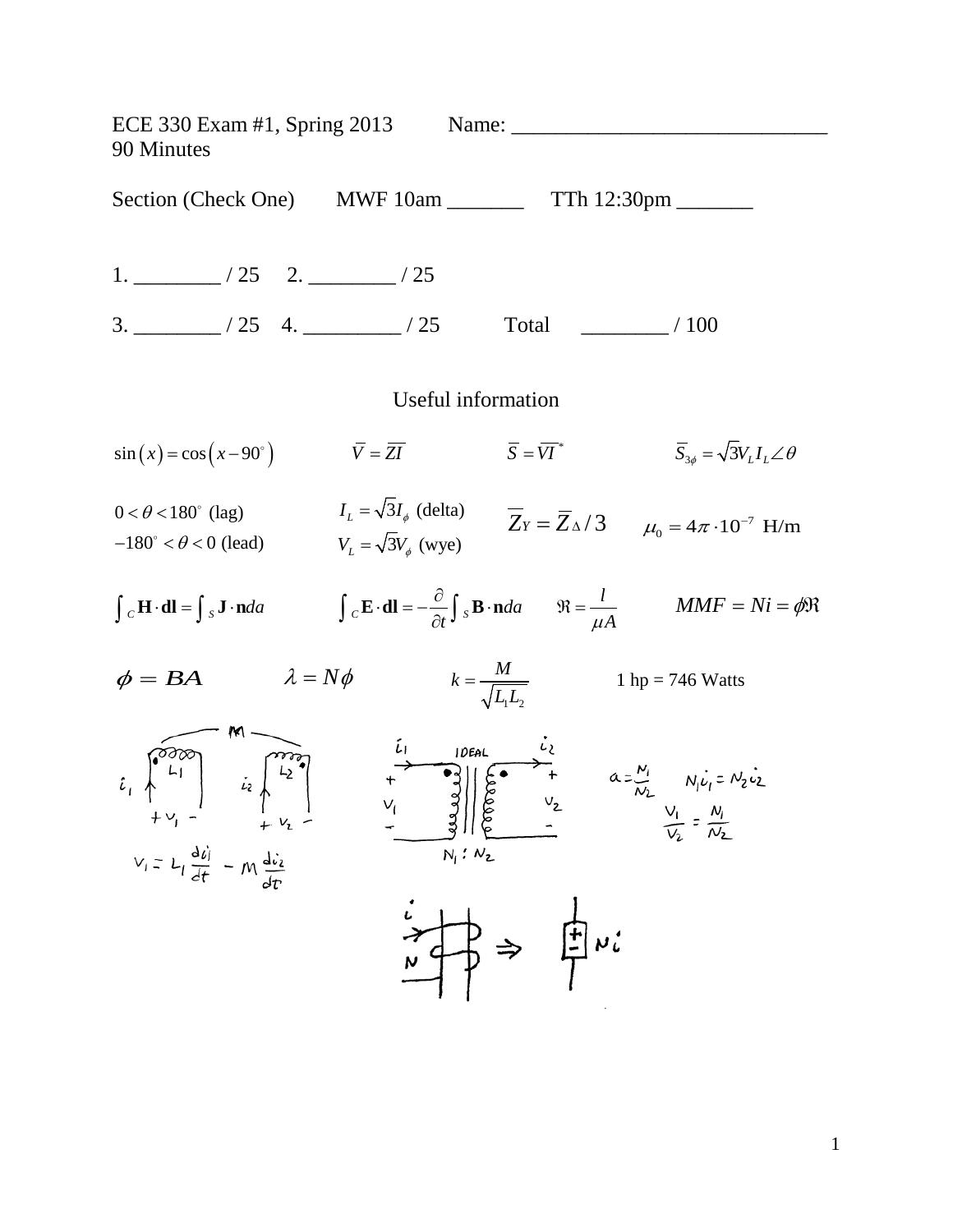## **Problem 1. (25 points)**

A single-phase load of 10 kW at the PF of 0.707 lagging is supplied from an in-series feeder whose impedance is 0.1 + j0.1  $\Omega$ . The voltage across the load is  $v(t) = \sqrt{2}$  (120) sin(337t +  $120°$ ).

Calculate the following:

- a) The source current phasor  $\overline{I_s}$  and the instantaneous  $i_s(t)$  (7 points);
- b) The source voltage phasor  $\overline{V_s}$  across the load and feeder (5 points);
- c) Sketch the two source phasors in the complex plane and indicate the PF angle (5 points);
- d) The complex power consumed by the load  $\overline{S}$  and the total complex power supplied by the source  $\bar{S}^{total}$  (8 points).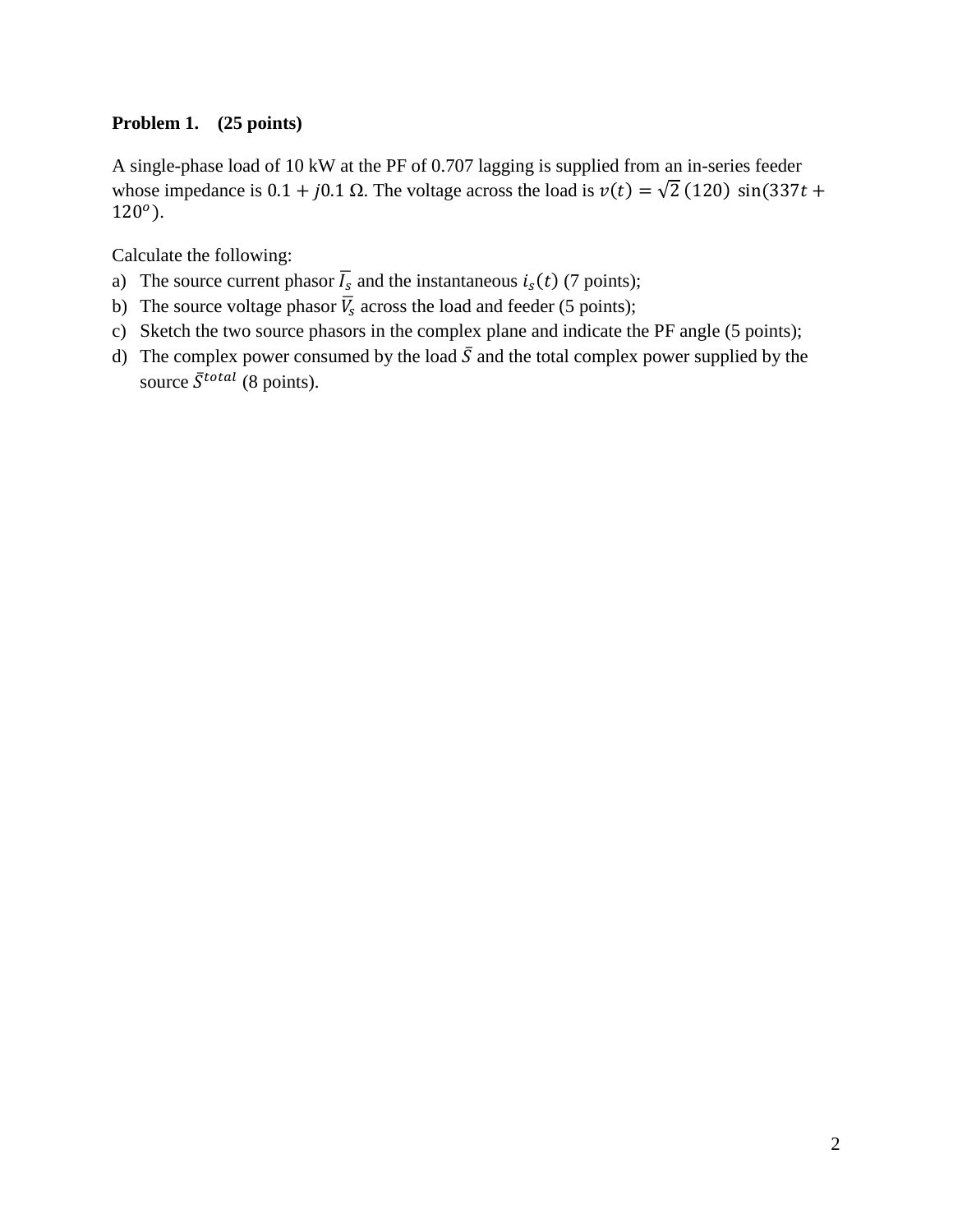## **Problem 2. (25 points)**

The following three-phase, balanced loads are connected across a three-phase, wye-connected source of 480 Volts (RMS – line to line):

Load #1: Wye-connected load with line current of 58 Amps (RMS) at 0.85 PF lag; Load #2: Delta-connected load with 80 KW (3-phase) at 0.8 PF lag;

Calculate the following:

- a) The total complex power (3-phase) consumed by both loads (5 points)
- b) Total source line current RMS magnitude (5 points)
- c) The phase current RMS magnitude for each load. (10 points)
- d) A delta-connected capacitor bank is added in parallel to make the overall power factor equal to unity. Determine the required VARS per phase. (5 points)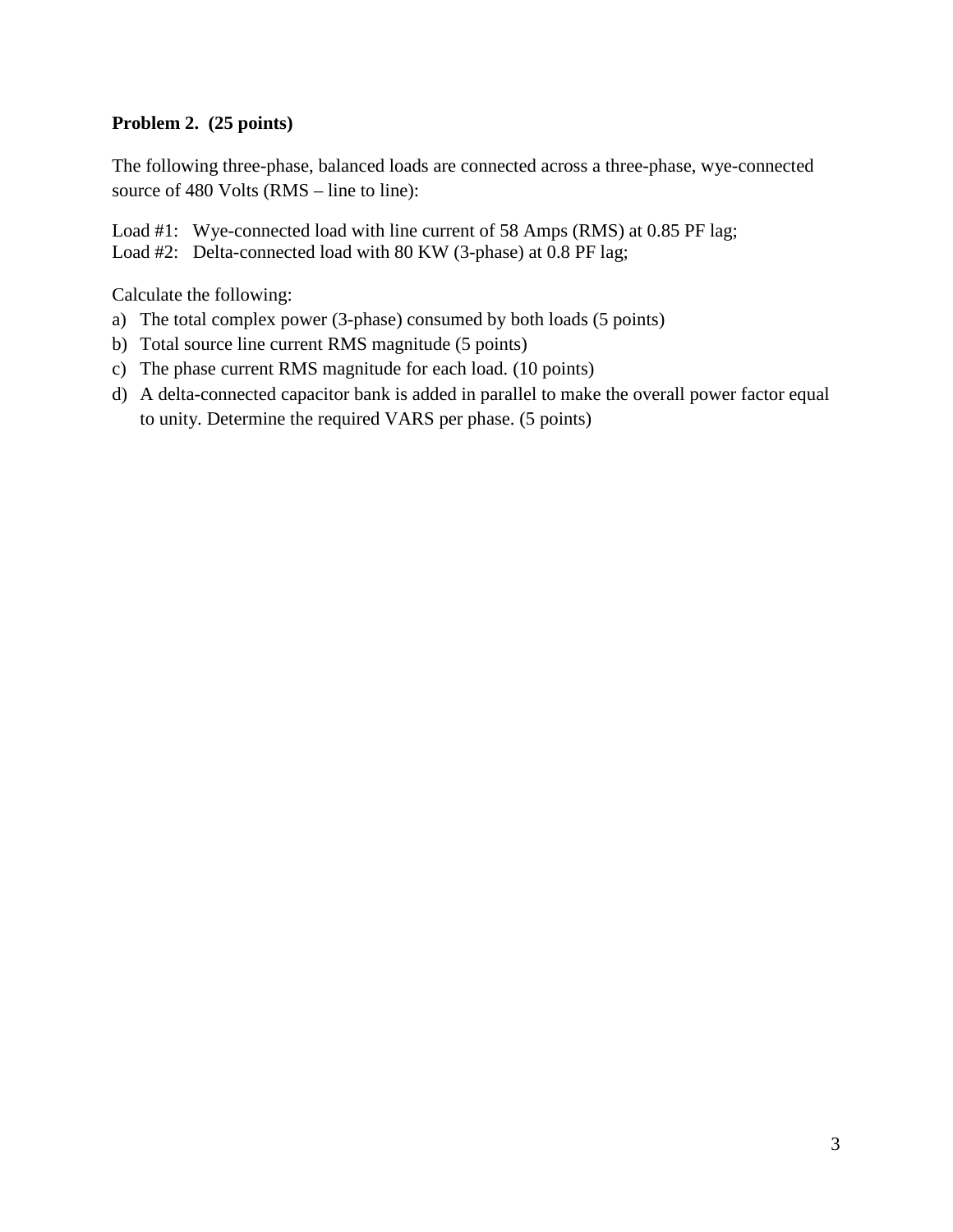## **Problem 3. (25 points)**

The following figure shows an electric device, of which both the upper and lower pieces are composed of inifinitely permeable magnetic material. It has depth *D* into the paper, and all other lengths are indicated in the figure. The distance values are:  $D = 3cm$ ,  $w = 2cm$ , and  $q = 2mm$ . There is no fringing or flux leakage.



a) Given the dot marking for coil 1, finish the dot marking for coil 2 in the figure (5 points); b) Draw the magnetic equivalent circuit, and find each reluctance value. Write two "loop" equations that you could use to find the flux through the two coils in terms of the two currents – do not simplify or solve (10 points);

c) Suppose the self inductances of coils 1 and 2 are  $L_1$  and  $L_2$ , respectively, and the mutual inductance between the two is  $M > 0$ . Use these inductance values to write the equations for obtaining  $v_1$  and  $v_2$  in terms of the two currents (10 points).